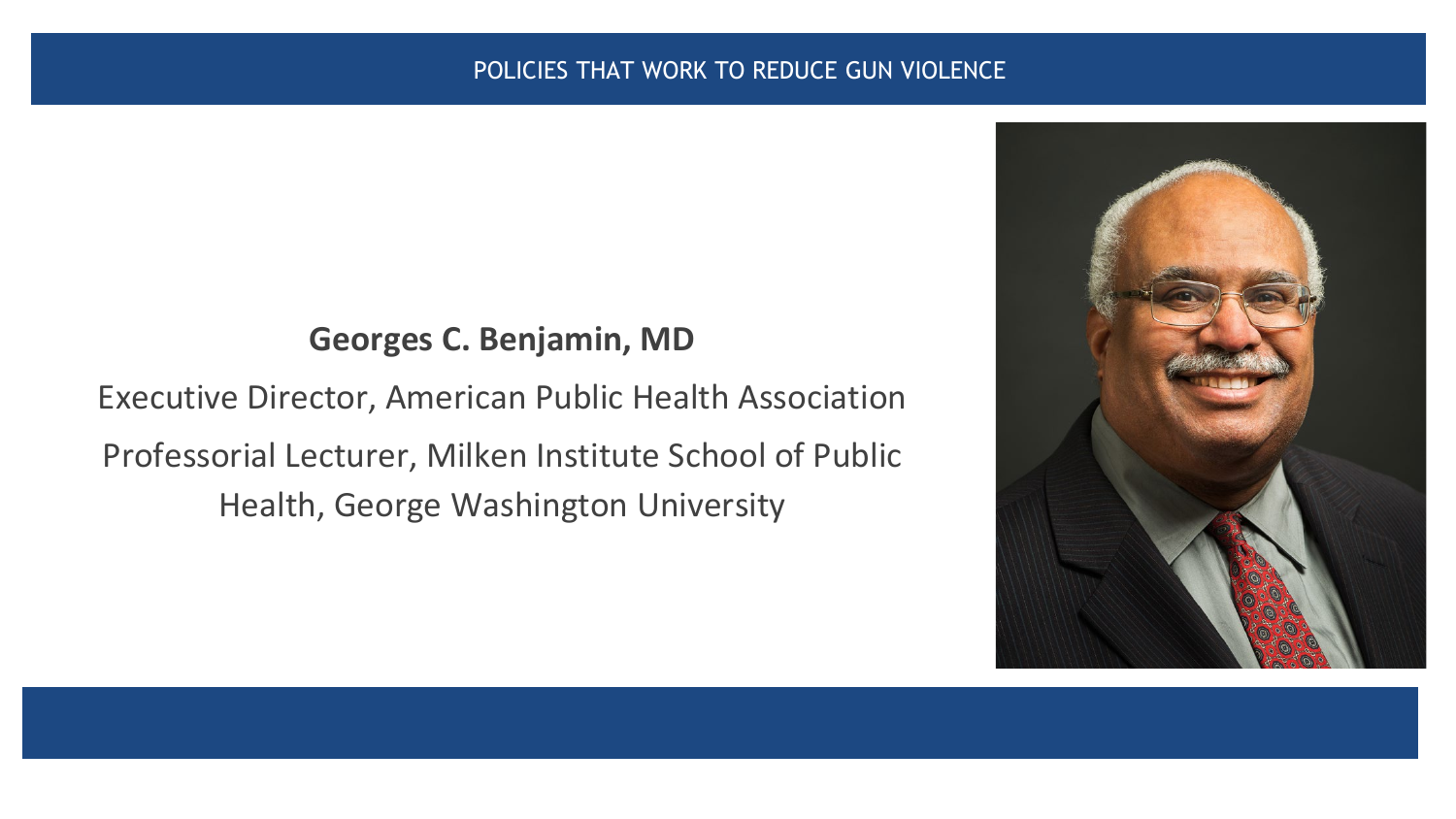# *Today's policy discussion: What we know*

- U.S. firearm injuries are at epidemic proportions
- $\bullet$  100,000 people are shot annually  $-$  over 270 per day
- 39,377 gun-related deaths occurred in 2017
- Annual \$229 billion cost to economy
- Complex and no single policy will solve problem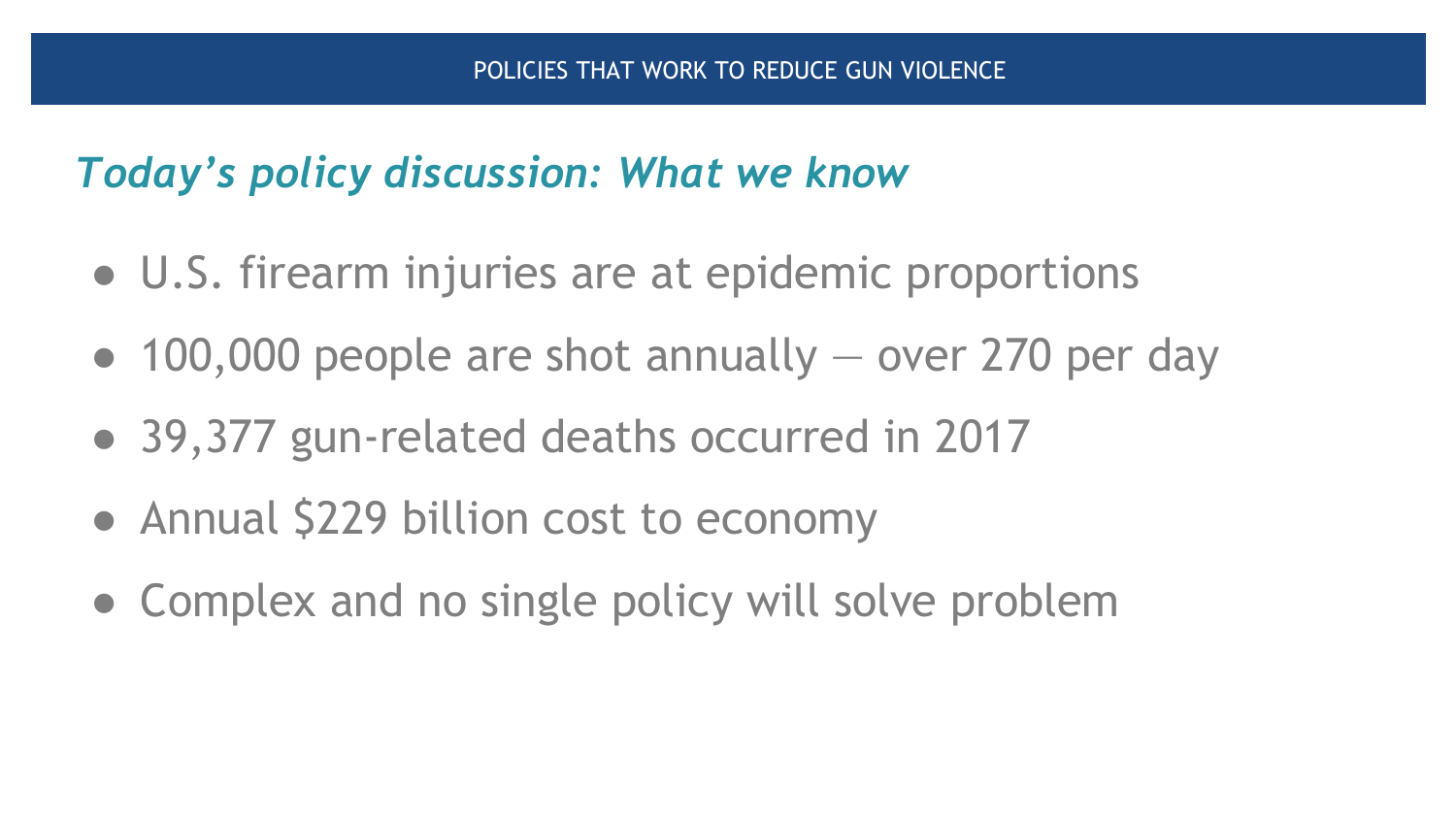## **Today's event**

- Universal background checks are core foundation for effective policy
- Leading experts will discuss a series of policies that have a strong evidence base — *policies that work*
- Goal is to inform leaders & enable them to take action
- The format: Two panels with Q&A following each panel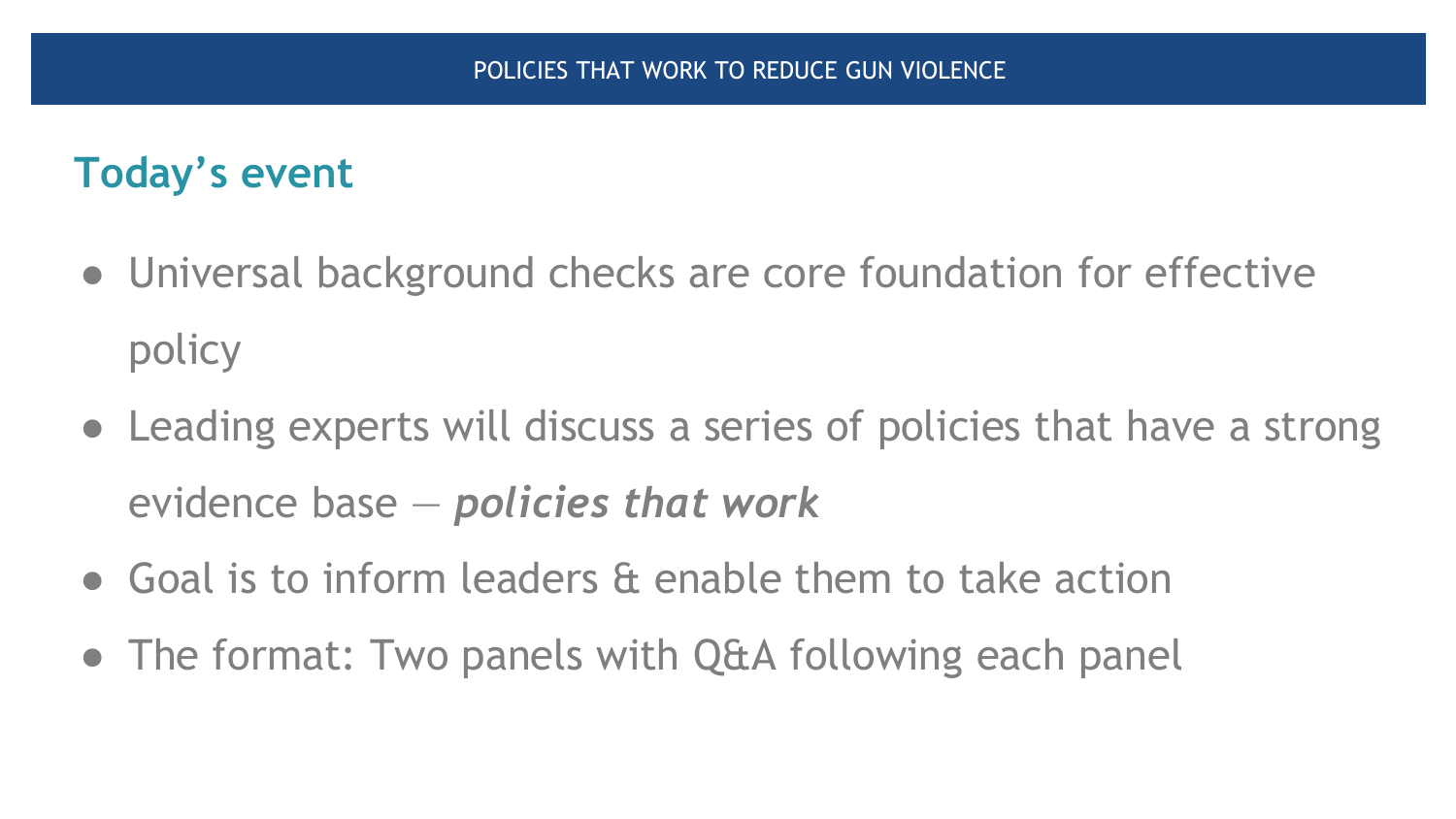# **Panel 1**

- Policy 1: Extreme Risk Protection Orders
- Policy 2: Stronger Protections for Victims of Domestic Violence
- Policy 3: Licensing
- Policy 4: Restricting Assault Weapons and Large Capacity Magazines

MODERATED Q&A — GEORGES C. BENJAMIN, MD, AMERICAN PUBLIC HEALTH ASSOCIATION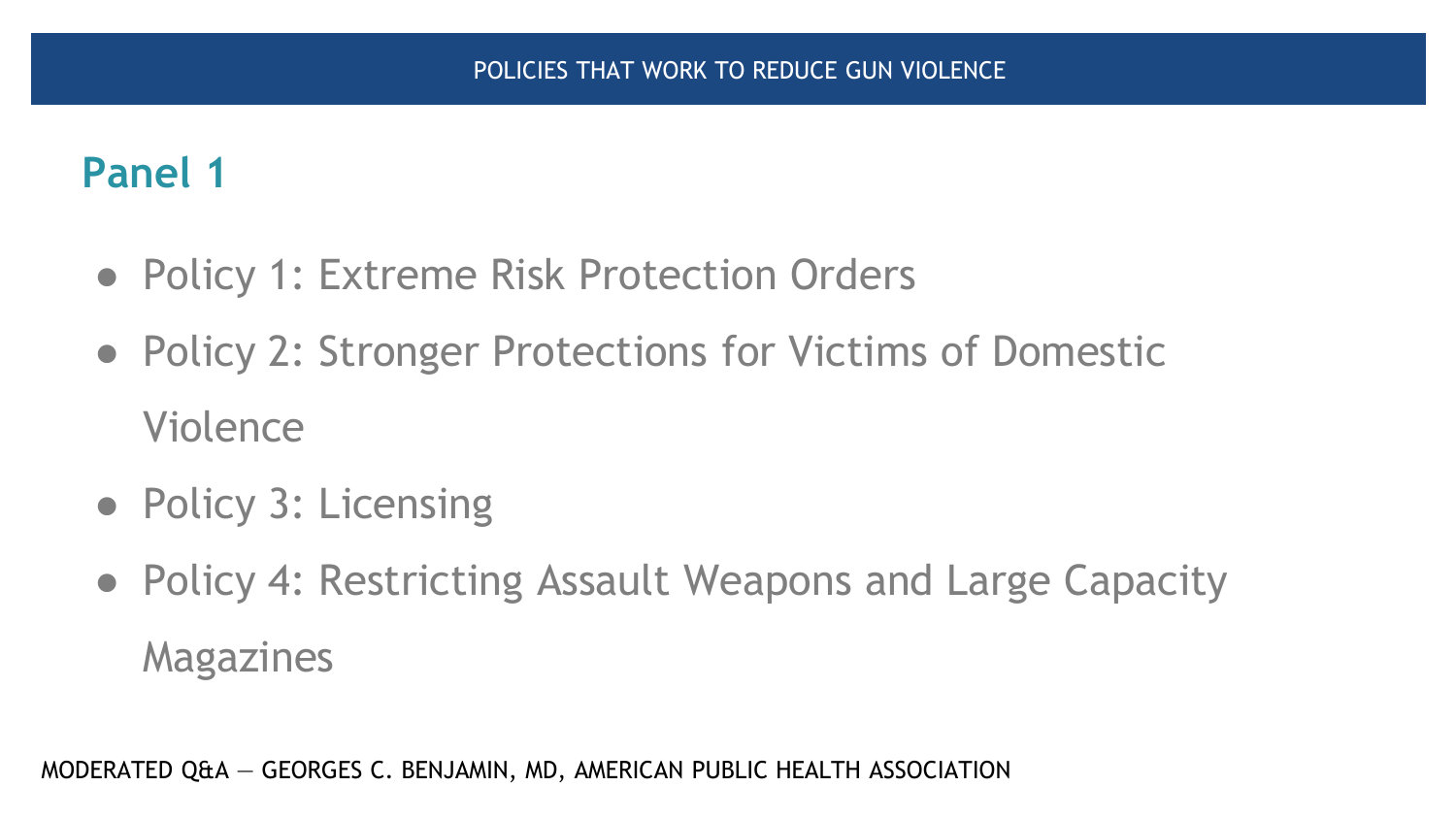### **Joshua M. Sharfstein, MD**

Vice Dean, Public Health Practice and Community Engagement

Director, Bloomberg American Health Initiative

Johns Hopkins Bloomberg School of Public Health

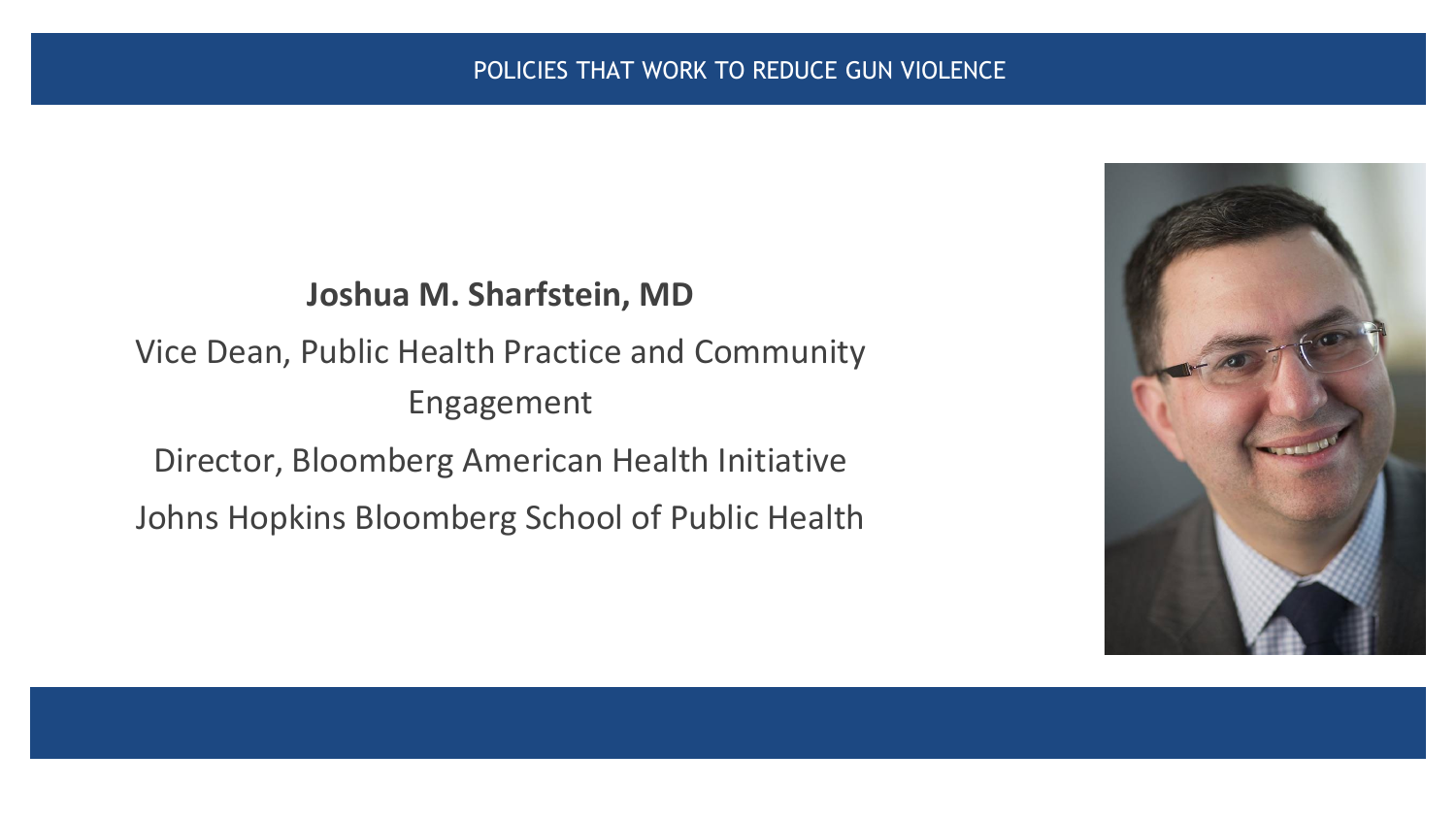# **Panel 2**

- Policy 5: Interventions with High-Risk Individuals
- Policy 6: Hospital-Based Interventions
- Policy 7: Reducing Blight in Urban Areas
- Policy 8: Gun Violence Research

MODERATED Q&A — JOSHUA M. SHARFSTEIN, MD, JOHNS HOPKINS BLOOMBERG SCHOOL OF PUBLIC HEALTH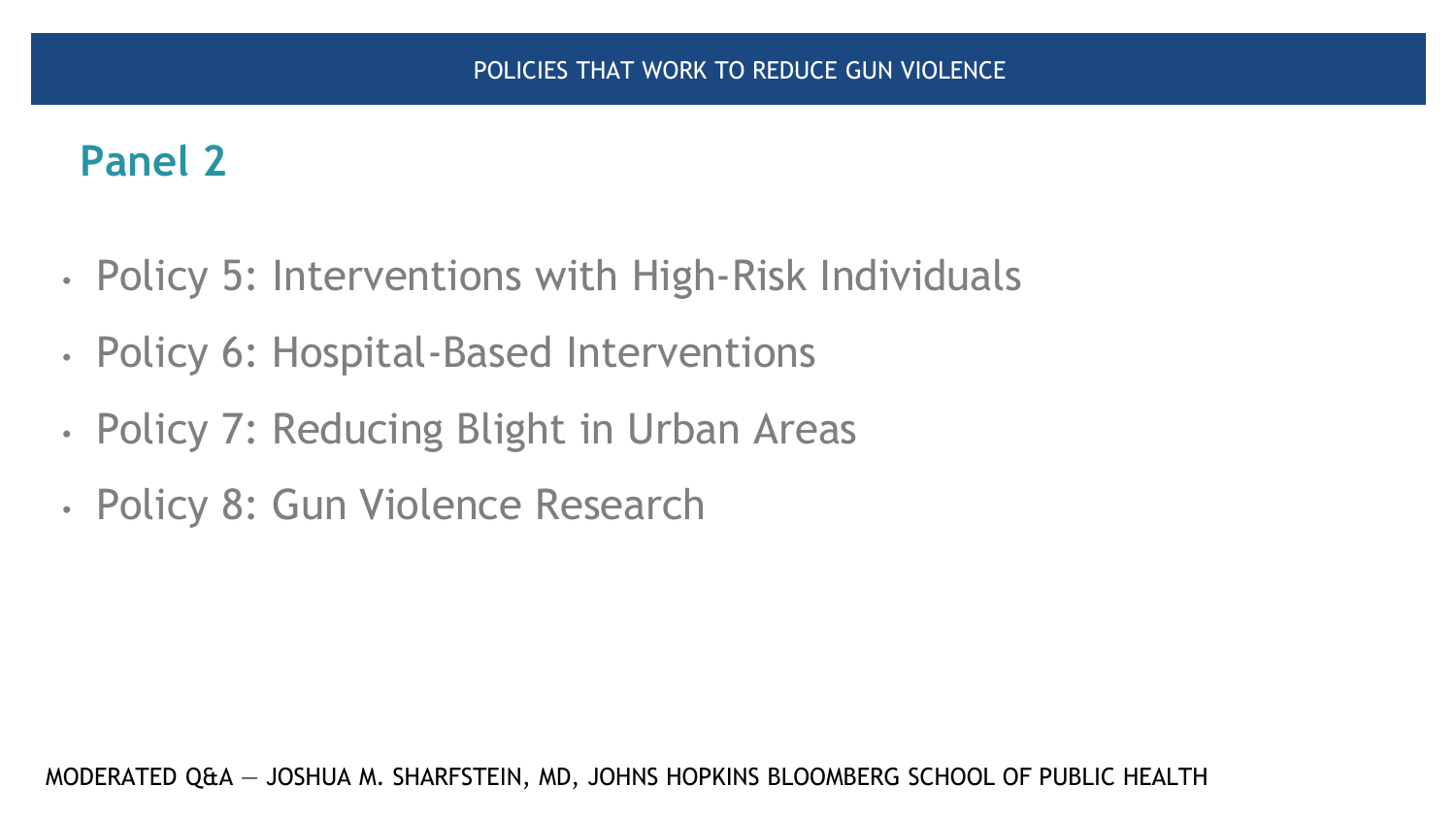#### POLICIES THAT WORK TO REDUCE GUN VIOLENCE



Research **Fellowship opportunities** American Health Podcast & more [http://americanhealth.jhu.edu](http://americanhealth.jhu.edu/)